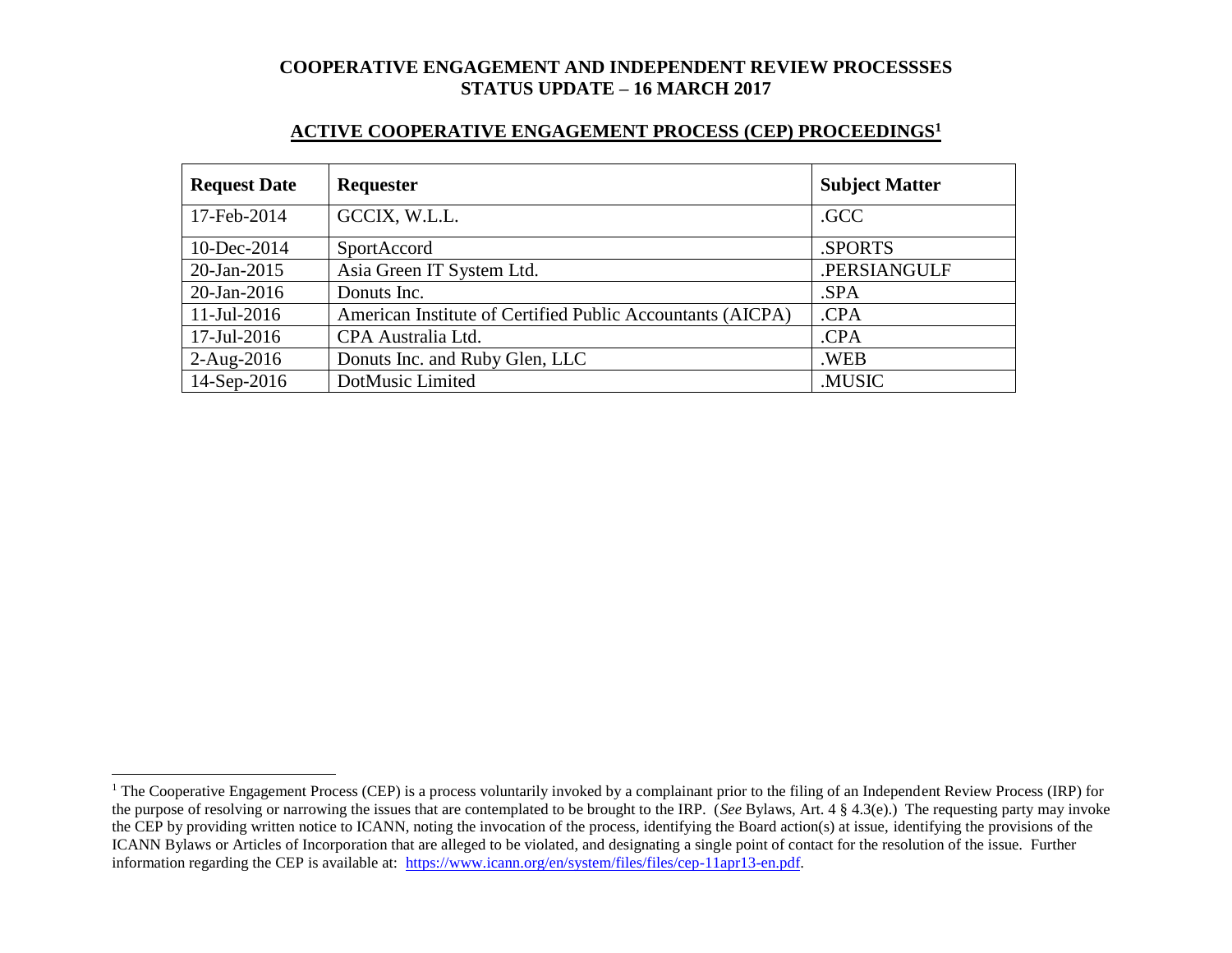### **RECENTLY CLOSED COOPERATIVE ENGAGEMENT PROCESS (CEP) PROCEEDINGS**

| Date<br><b>Request</b>                                        | 'eanester | Matter<br>Subiect | .<br>$T^{\prime\prime}$<br><b>IRP</b><br>Deadline<br>Aling |  |  |
|---------------------------------------------------------------|-----------|-------------------|------------------------------------------------------------|--|--|
| CEP <sub>s</sub> .<br>m,<br>There are no recently<br>closed : |           |                   |                                                            |  |  |

l

<sup>&</sup>lt;sup>2</sup> The CEP process provides that "[i]f ICANN and the requester have not agreed to a resolution of the issues upon the conclusion of the cooperative engagement process, or if issues remain for a request for independent review, the requestor's time to file a request for independent review designated in the Bylaws shall be extended for each day of the cooperative engagement process, but in no event, absent mutual written agreement by the parties, shall the extension be for more than fourteen (14) days." (https://www.icann.org/en/system/files/files/cep-11apr13-en.pdf)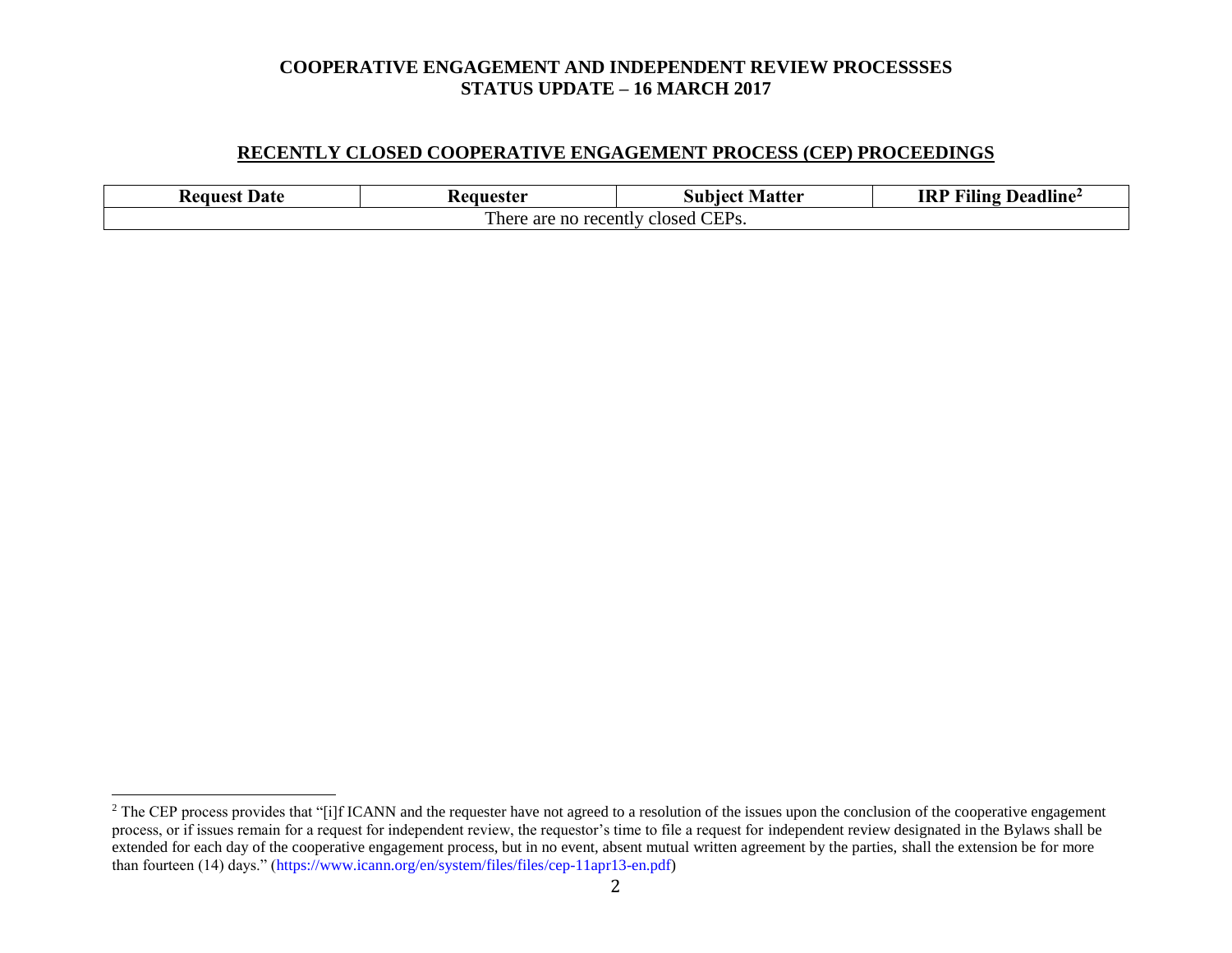| <b>Date</b><br><b>ICANN</b><br><b>Received</b><br><b>Notice of</b><br><b>IRP</b> | Date IRP<br><b>Commenced</b><br>by ICDR | Requester                                                                                                                              | <b>Subject Matter</b>  | <b>Status</b>                                                                                                                                                      |
|----------------------------------------------------------------------------------|-----------------------------------------|----------------------------------------------------------------------------------------------------------------------------------------|------------------------|--------------------------------------------------------------------------------------------------------------------------------------------------------------------|
| 15-Dec-2015                                                                      | 16-Dec-2015                             | Asia Green IT Systems Bilgisayar<br>San. ve Tic. Ltd. Sti.<br>https://www.icann.org/resources/pa<br>ges/irp-agit-v-icann-2015-12-23-en | .ISLAM<br><b>HALAL</b> | Panel Selection: Full Panel was confirmed on 23<br><b>March 2016.</b><br>Materials: Written submissions, Declaration(s),<br>and Scheduling Orders are posted here. |
|                                                                                  |                                         |                                                                                                                                        |                        | Hearing(s): 17 February 2017 Final Hearing taken<br>off calendar by Panel; Panel will review submitted<br>documents.                                               |

#### **ACTIVE INDEPENDENT REVIEW PROCESS (IRP) PROCEEDINGS<sup>3</sup>**

 $\overline{a}$ 

IRP proceedings initiated on or after 1 October 2016 are subject to the Bylaws in effect as of 1 October 2016: The IRP is intended to hear and resolve Disputes for the following purposes: (i) ensure that ICANN does not exceed the scope of its Mission and otherwise complies with its Articles of Incorporation and Bylaws; (ii) empower the global Internet community and Claimants to enforce compliance with the Articles of Incorporation and Bylaws through meaningful, affordable and accessible expert review of Covered Actions (as defined in § 4.3(b)(i)); (iii) ensure that ICANN is accountable to the global Internet community and Claimants; (iv) address claims that ICANN has failed to enforce its rights under the IANA Naming Function Contract (as defined in Section 16.3(a)); (v) provide a mechanism by which direct customers of the IANA naming functions may seek resolution of PTI (as defined in Section 16.1) service complaints that are not resolved through mediation; (vi) reduce Disputes by creating precedent to guide and inform the Board, Officers (as defined in Section 15.1), Staff members, Supporting Organizations, Advisory Committees, and the global Internet community in connection with policy development and implementation; (vii) secure the accessible, transparent, efficient, consistent, coherent, and just resolution of Disputes; (viii) lead to binding, final resolutions consistent with international arbitration norms that are enforceable in any court with proper jurisdiction; and (ix) provide a mechanism for the resolution of Disputes, as an alternative to legal action in the civil courts of the United States or other jurisdictions. (*See* Bylaws, Art. 4, § 4.3)

 $3$  IRP proceedings initiated before 1 October 2016 are subject to the Bylaws in effect before 1 October 2016: The Independent Review Process (IRP) is a process by which any person materially affected by a decision or action by the Board that he or she asserts is inconsistent with the Articles of Incorporation or Bylaws may submit a request for independent review of that decision or action. (*See* Bylaws, Art. IV, § 3.) In order to be materially affected, the person must suffer injury or harm that is directly and causally connected to the Board's alleged violation of the Bylaws or the Articles of Incorporation, and not as a result of third parties acting in line with the Board's action. Further information regarding the IRP is available at: [https://www.icann.org/resources/pages/mechanisms-2014-03-](https://www.icann.org/resources/pages/mechanisms-2014-03-20-en) [20-en.](https://www.icann.org/resources/pages/mechanisms-2014-03-20-en)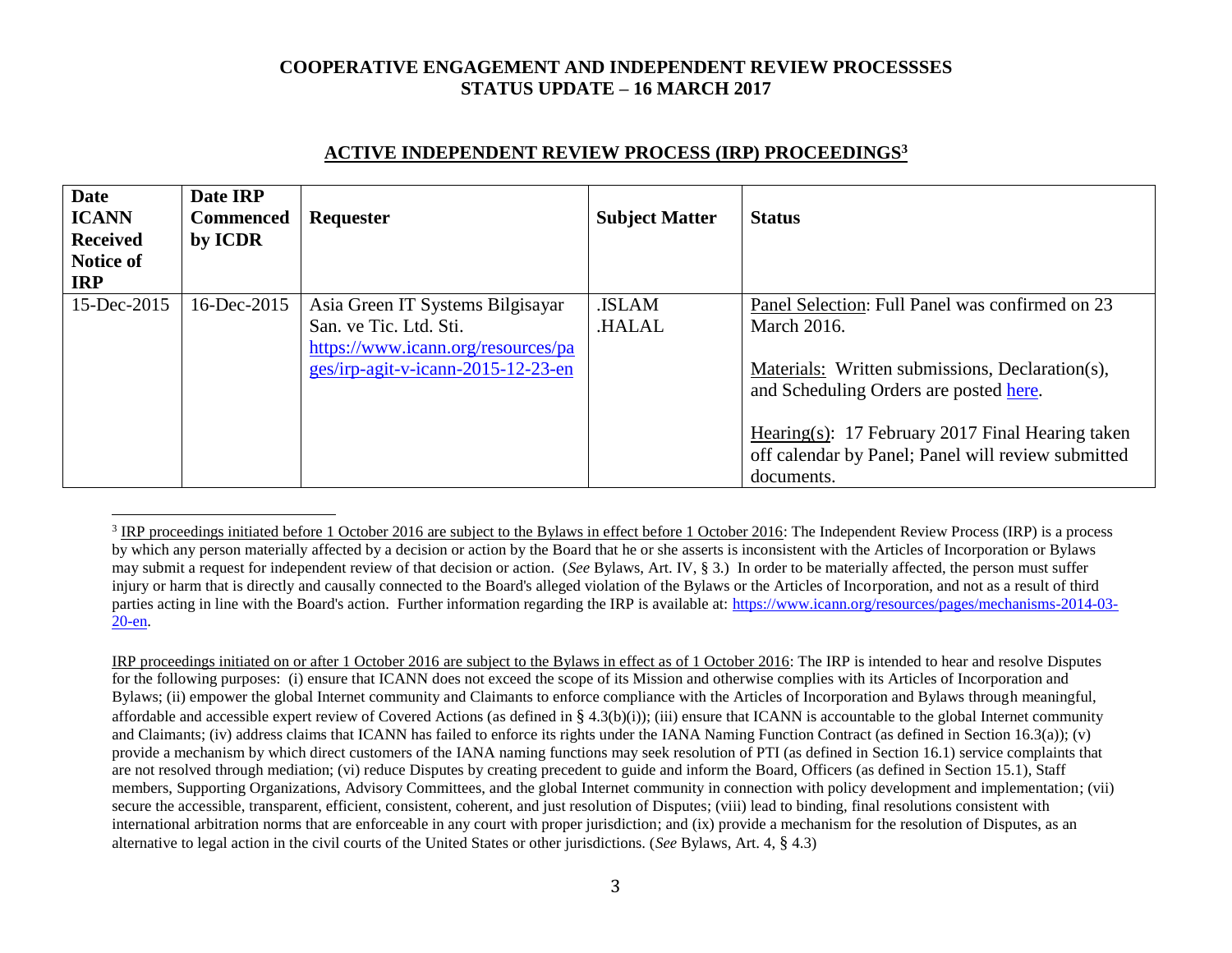| <b>Date</b>     | Date IRP         |                                                                                             |                       |                                                                                                                                                                                                 |
|-----------------|------------------|---------------------------------------------------------------------------------------------|-----------------------|-------------------------------------------------------------------------------------------------------------------------------------------------------------------------------------------------|
| <b>ICANN</b>    | <b>Commenced</b> | <b>Requester</b>                                                                            | <b>Subject Matter</b> | <b>Status</b>                                                                                                                                                                                   |
| <b>Received</b> | by ICDR          |                                                                                             |                       |                                                                                                                                                                                                 |
| Notice of       |                  |                                                                                             |                       |                                                                                                                                                                                                 |
| <b>IRP</b>      |                  |                                                                                             |                       |                                                                                                                                                                                                 |
| 10-Feb-2016     | 10-Feb-2016      | Commercial Connect, LLC<br>https://www.icann.org/resources/pa                               | .SHOP                 | Panel Selection: Full Panel was confirmed on 28<br>July 2016.                                                                                                                                   |
|                 |                  | ges/irp-commercial-connect-v-<br>icann-2016-02-16-en                                        |                       | Materials: Written submissions, Declaration(s),<br>and Scheduling Orders are posted here.                                                                                                       |
|                 |                  |                                                                                             |                       | Hearing $(s)$ : Final Hearing scheduled for 20 October<br>2016 was canceled; no new date has been set as<br>matter was suspended by the ICDR due to<br>Claimant's failure to pay required fees. |
| 1-Mar-2016      | 2-Mar-2016       | Amazon EU S.à.r.l.<br>https://www.icann.org/resources/pa<br>ges/irp-amazon-v-icann-2016-03- | .AMAZON               | Panel Selection: Full Panel was confirmed on 23<br>September 2016.                                                                                                                              |
|                 |                  | $04$ -en                                                                                    |                       | Materials: Written submissions, Declaration(s), and<br>Scheduling Orders are posted here.                                                                                                       |
|                 |                  |                                                                                             |                       | Hearing(s): Final Hearing scheduled for 1-2 May<br>2017.                                                                                                                                        |